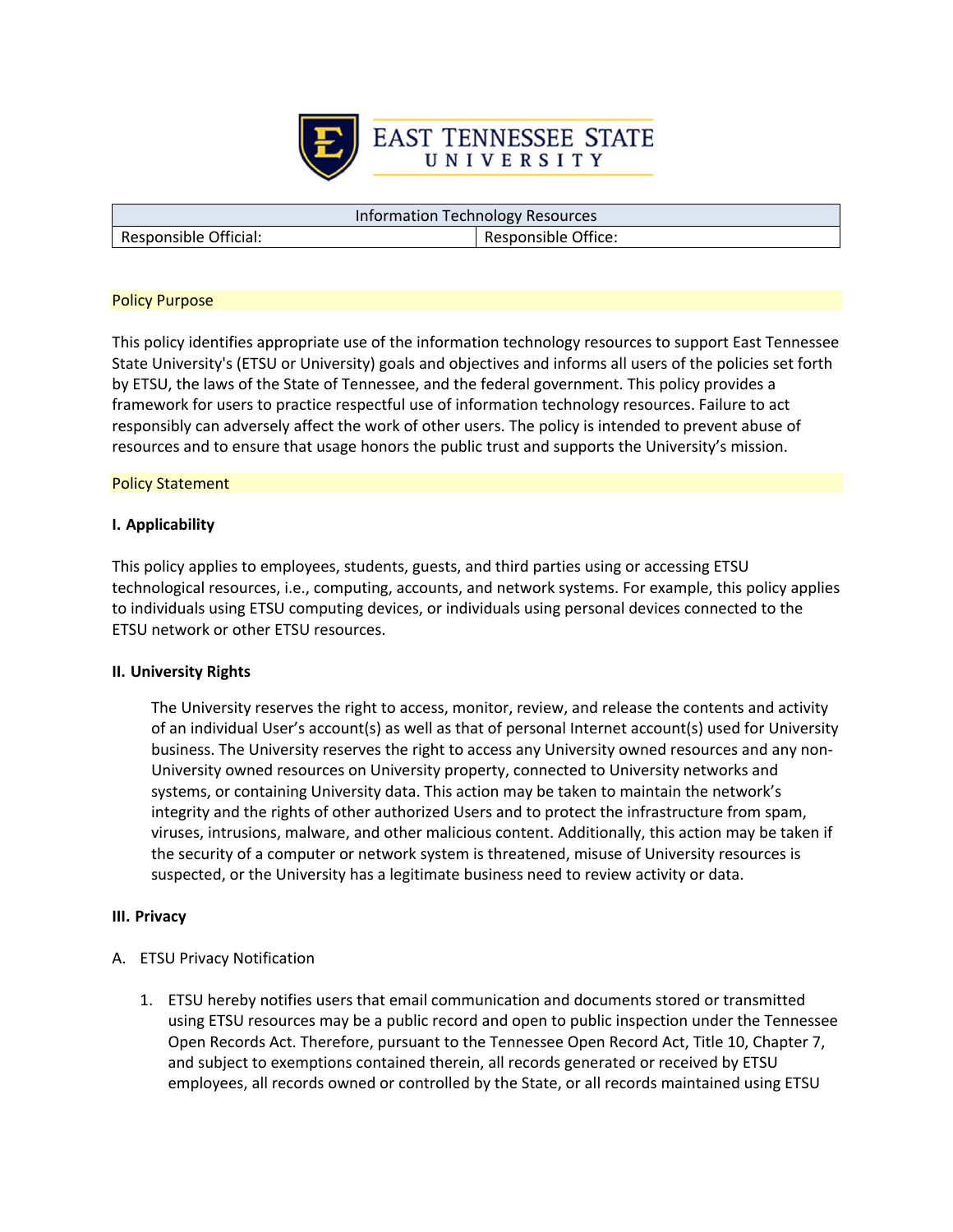resources may be subject to public inspection upon request by a citizen of the State of Tennessee.

- 2. Users should have no expectation of privacy when using ETSU computing resources, computer accounts, and network resources.
- 3. The university does not routinely or without cause monitor individual use of these resources; however, the normal operation and maintenance of these resources require the backup and caching of data and communications, logging of activity, monitoring of general usage patterns, and other such activities.
- 4. Users should be aware that any activity on systems and networks, including documents created, stored, transmitted, or received on university computers and networks may be monitored, logged, and reviewed by university approved personnel or may be discovered in legal proceedings.
- 5. Users must respect the privacy and usage privileges of others, both on the ETSU campus and at all sites reachable via ETSU's external network connections.
- 6. Users will not intentionally seek information on passwords. Unauthorized users will not modify files, data, or passwords belonging to other users. Users will not develop or retain programs for these purposes.
- 7. Users will preserve and protect the privacy, dignity, well-being, and informed consent of all participants.

# **IV. System Security**

- 8. Users must respect the integrity of computing systems and networks, both on the ETSU campus and at all sites reachable via ETSU's external network connections.
- 9. Users will not by any means attempt to gain access to a computing system or network without proper authorization, either on the ETSU campus or elsewhere.
- 10. Users will not attempt to damage or alter hardware or software components of a computing system or network, either on the ETSU campus or elsewhere.
- 11. Users will not attempt to disable any hardware or software components of a computing system or network via network attacks and/or scans, either on the ETSU campus or elsewhere.
- 12. Use only supported and patched applications and operating systems on University-owned devices. Exceptions must be documented and approved by the Chief Information Officer or designee.

## **V. Account Security**

- 13. Users must protect the confidentiality of their assigned account credentials by not sharing passwords, PINs, tokens, or other authentication information with anyone, including friends, supervisors, ITS employees, or other employees.
- 14. User must use only the accounts, passwords and privileges associated with their computer account(s) and use those account(s) only for their authorized purpose;
- 15. Users must report unauthorized account activity or suspected account compromises to the university helpdesk and change passwords immediately.
- 16. User shall log out from computers, web pages, and other system when they are not being actively used and not leave active sessions unattended.

## **VI. Copyrights and Licenses**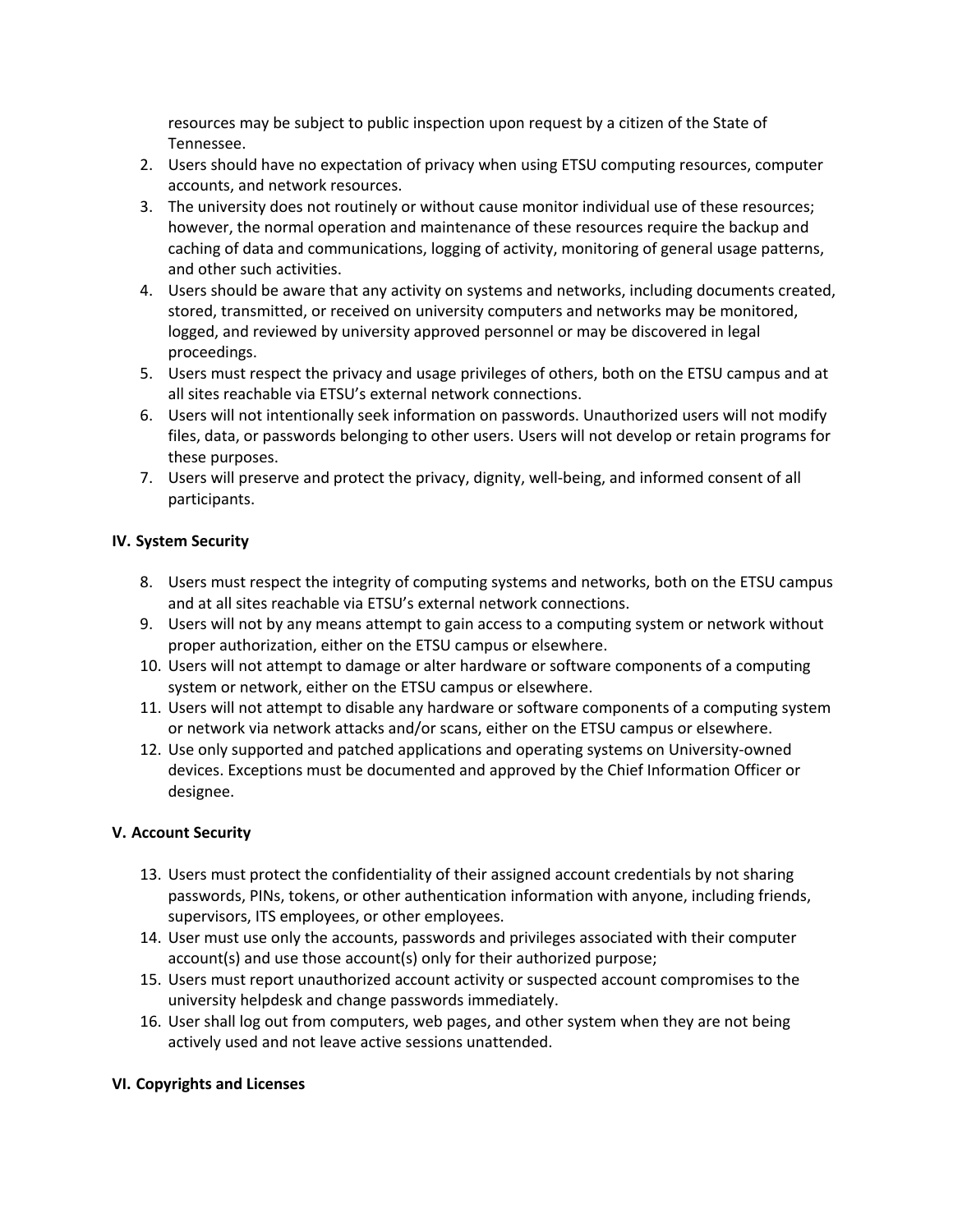- 17. Violation of copyright law or infringement is prohibited by University policy and state and federal law;
- 18. Software may not be copied, installed, or used on University resources except as permitted by the owner of the software and by law;
- 19. Users will properly license software and strictly adhere to all licensing provisions, including installation, use, copying, number of simultaneous users, and terms of the license;
- 20. All copyrighted information, such as text and images, retrieved from University resources or stored, transmitted, accessed, or maintained with University resources must be used in compliance with applicable University branding, copyright and other laws;

## **VII. User Responsibilities. (***This is not an inclusive list)*

# User shall:

- 21. Respect and honor the rights of other individuals with regard to intellectual property, privacy, freedom from harassment, academic freedom, copyright, and use of University resources.
- 22. Use University provided software in a manner that strictly adheres to all licensing provisions, including installation, use, copying, number of simultaneous users, and other terms of the license.
- 23. Only use University resources for which they have authorization.
- 24. Control and secure physical and network access to University resources.

## Users shall NOT:

- 25. Use information technology resources in a manner that violates ETSU policy and/or other applicable policy and laws. Users will comply with state and federal regulations concerning obscenity and child pornography, state prohibitions on gambling, and restrictions on gaming.
- 26. Use accounts, access codes, privileges or IT resources for which they are not authorized or obtain extra University resources or gain access to accounts for which they are not authorized.
- 27. Use information technology resources in support of agencies or groups outside the University when such use is not in compliance with the mission of the University.
- 28. Use information technology resources for activities unrelated to the mission of the University when such use prevents or seriously restricts resource usage by persons fulfilling the mission.
- 29. Use information technology resources to give access to persons who have not and/or could not obtain access to University resources through official ETSU channels.
- 30. Use any access not specifically assigned to the user.
- 31. Tamper, modify, or alter any restrictions or protections placed on their accounts, the University's system, or network facilities.
- 32. Physically damage or vandalize University resources.
- 33. Deliberately alter the account structure assigned to the user so as to increase system permissions without ITS authorization.
- 34. Attempt to render the system or equipment inoperative.
- 35. Attempt to degrade the performance or availability of any system or to deprive authorized Users access to any University resources.
- 36. Participate in activities that have the intent of monopolizing information technology resources.
- 37. Connect devices network devices such as switches, routers, hubs, and wireless access points) to the network without prior approval from ITS.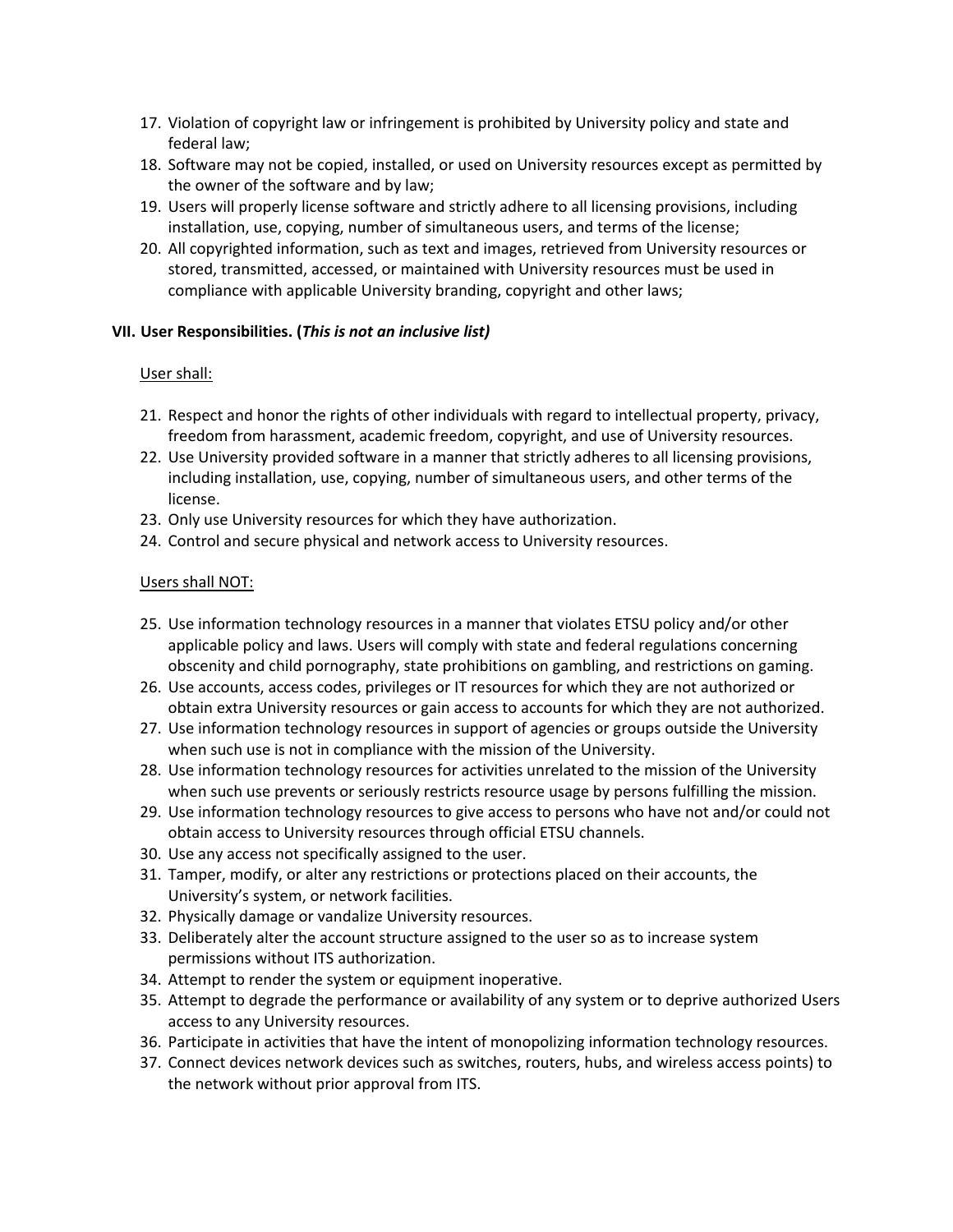- 38. Use University resources to introduce, create, or propagate SPAM, PHISHING email, computer viruses, worms, Trojan horses, or other malicious content.
- 39. Intercept other Users' transmissions;
- 40. Misrepresent their identity with actions such as IP address "spoofing," email address falsification, or social engineering;
- 41. Send email chain letters or mass mailings for purposes other than official University business;
- 42. Use University resources as an email relay between non-university email systems (routing email through university email systems between two non-university systems).
- 43. Use without authorization any device or application that consumes a disproportionate amount of network bandwidth.
- 44. Include or request Sensitive Information be included in unprotected electronic communication (email, instant message, text message, etc.).
- 45. Transfer or use copyrighted materials without the explicit consent of the owner.
	- a. The unauthorized downloading, copying, or distribution of materials (i.e., proprietary music, video, software, or database information) via information technology resources is prohibited.
- 46. Commit offenses against others. For example:
	- a. Harass another using information technology resources.
	- b. Impersonate another.
	- c. Take or alter another's work without permission.
	- d. Assume credit for the work of another.
	- e. Interfere in another's legitimate use of information technology resources.
	- f. Display obscene material in a public area. Note: Any direct attachment, linkage, or anchoring of such materials to documents viewable by the public is prohibited.
- 47. Abuse information technology resources. For example:
	- a. Attempt to gain another user's password or to log on as another user.
	- b. Permit unsupervised use of an assigned account by any other person.
	- c. Use information technology resources for commercial activities except as authorized by the appropriate University administrative official or unauthorized not-for-profit business activities.
	- d. Use ETSU web pages for commercial, private, or personal for-profit activities. Examples include the use of web pages advertising services for personal marketing or business transactions, private advertising of products or services, and any activity meant to foster personal gain.
	- e. Use commercial logos/icons unless that owner provides a University service, such as dining services. Those pages must contain a notice that the owner provides the service under contract to the University.
	- f. Use ETSU web pages for unauthorized not-for-profit business activities. This includes the conducting of any non-University related fundraising or public relations activities, such as solicitation for religious or political causes.

# Employees shall NOT:

The following additional requirements apply to University employees, contractors, temporary employees, student workers, external parties, and others accessing sensitive systems and data: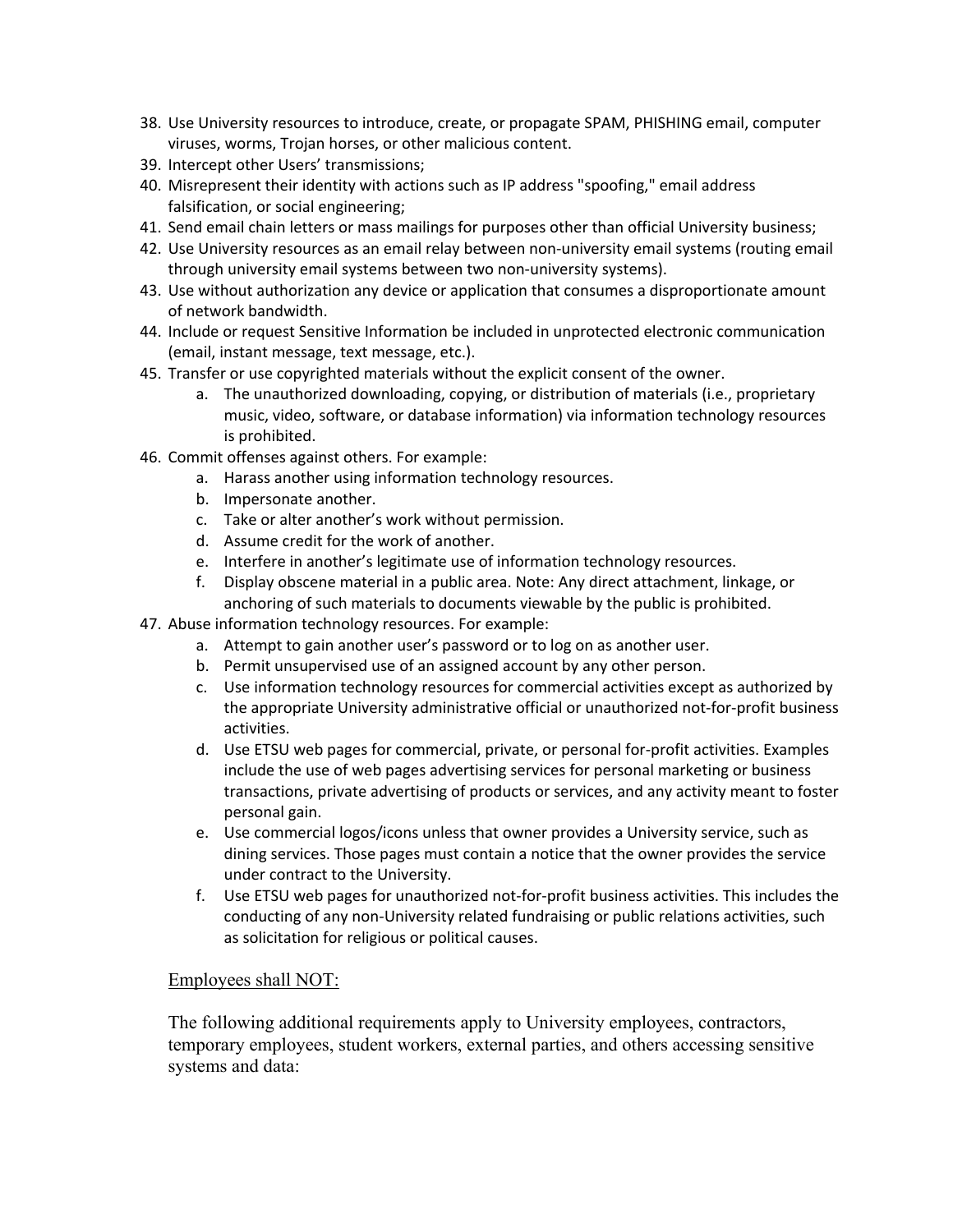- 48. Access websites which are not directly related to the conduct of University business while accessing sensitive University system.
- 49. Install use online chat applications, computer games, peer-to-peer file sharing software or other software which is not directly related to the conduct of University business.
- 50. Install personal online storage applications, such as OneDrive, Google Drive, or storing University data on online storage. Note: This requirement does not apply to students and faculty using online storage for academic purposes only, i.e. teaching the use of online storage, or sharing class/educational material not containing sensitive/protected information Copy or store sensitive University data on personal storage, personal computing devices, mobile devices, or any other unapproved media.
- 51. Transmit, upload, download, or email, sensitive University data to non-University or unapproved systems.

## **VIII. Digital Content Provisions**

A. Default Access

The default access to information technology resources (such as files) is to be set to allow the owner read, write, delete, and execute access and to give access to no other person. If the owner of such resources modifies this access to grant others access, such access by another, in itself, is not considered an ethical infraction. However, it is prohibited to use such access to copy another's work and assume credit for it, modify the file of another without explicit verbal or written permission to do so, and/or publicizing its contents without authorization or by modifying the file's contents in a manner unauthorized by the file's owner.

- B. Software
	- 1. ETSU utilizes a wide variety of software, with an equally wide range of license and copyright provisions. Users are responsible for informing themselves of, and complying with, the license and copyright provisions of the software that they use.
	- 2. No software copy is to be made by any user without a prior, good faith determination that such copying is in fact permissible. All users must respect the legal protection provided by copyright and license to programs and data.
- C. Content
	- 1. With regard to intellectual property, ETSU reserves the right to protect copyrights, patents, trademarks, trade secrets, and other rights obtained legally that prohibit copying, trading, displaying, or using without permission. Many of these items may be found by searching networks including the internet, but their presence on these networks does not imply that they are free to use without permission.
	- 2. All content must comply with copyright laws, policies, and regulations detailed in the Federal Copyright Law (Title 17 of the United States Code), and Digital Millennium Copyright Act (DMCA), the Technology, and the Education and Copyright Harmonization (TEACH) Act.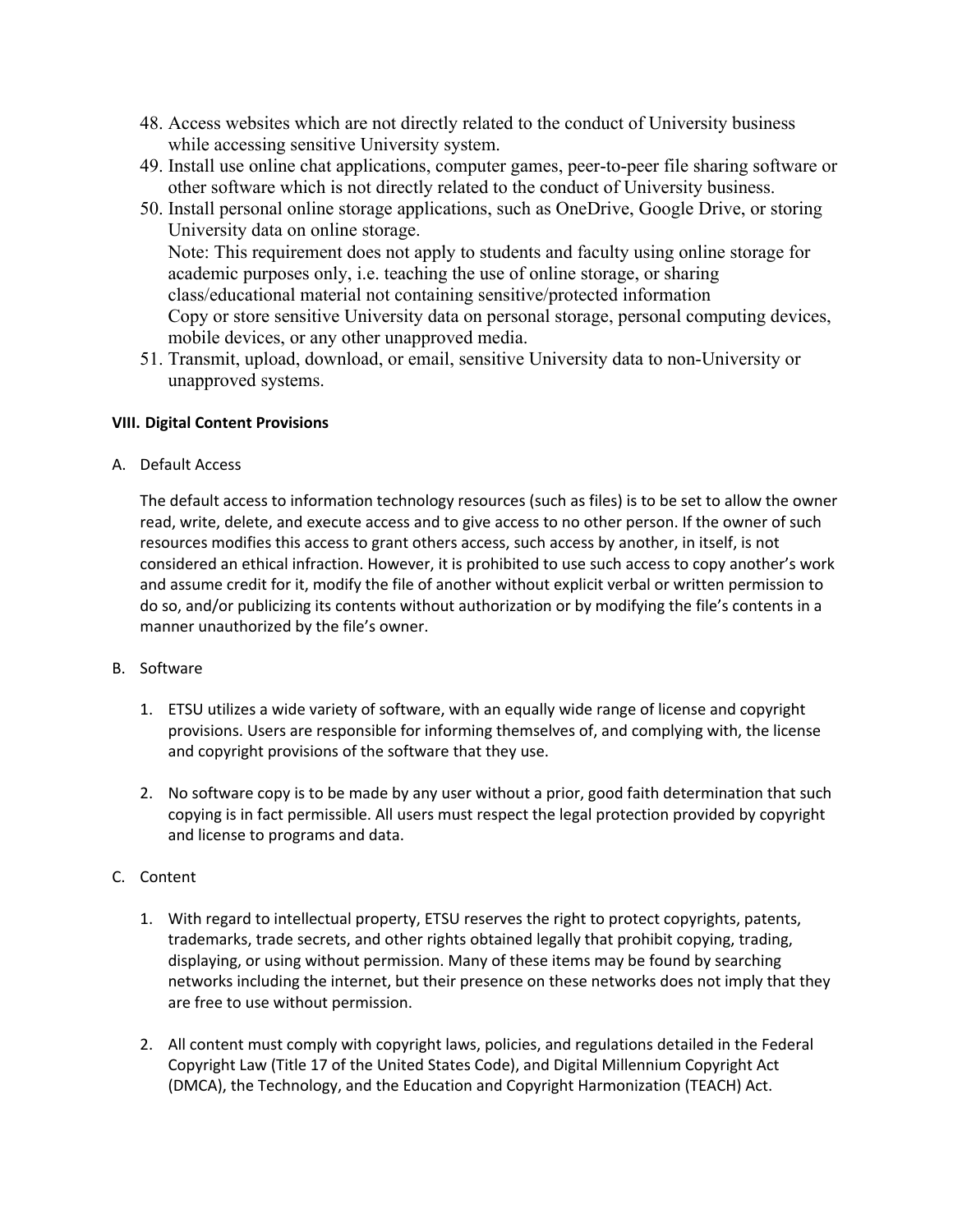- 3. Logos
	- a. The use of the ETSU logo is acceptable on University hosted web pages.

### **IX. Privilege**

Access to ETSU information technology resources is granted contingent on that access not being misused. If that access is misused, it can be withdrawn at any time. Further disciplinary action may be taken as a result of serious offenses.

Rights to Privacy

- A. While ETSU recognizes the role of privacy in an institution of higher learning and every attempt will be made to honor that principle, there should be no expectation of privacy in any message, file, image or data created, stored, sent, retrieved, or received by use of ETSU information technology resources. ETSU expects all users to obey all applicable policies and laws in the use of information technology resources.
- B. Pursuant to state public records law, T.C.A. § 10-7-503 and subject to the exemptions contained therein, electronic files (including email correspondence) which are maintained using ETSU resources may be subject to public inspection upon request by a citizen of the State of Tennessee.
- C. The University abides by the Family Educational Rights and Privacy Act, or FERPA, which requires the University to protect the confidentiality of student education records.
- D. When sources outside the University request an inspection and/or examination of any University owned or operated information technology resource, and/or files or information contained therein, the University will review the request pursuant to state law and institutional policy, and will release the information when any one or more of the following conditions exist:
	- 1. When approved by the appropriate University official(s) or the head of the department to which the request is directed;
	- 2. When authorized by the owner(s) of the information;
	- 3. When required by federal, state, or local law; or,
	- 4. When required by a valid subpoena or court order.

Note: When notice is required by law, court order, or subpoena, computer users will receive notice of such disclosures (viewing information in the course of normal system maintenance does not constitute disclosure). In all cases, a request for access to any University information resource by non-ETSU entities will be reviewed by the Office of the University Counsel prior to release.

E. Data on University computing systems may be copied to backup media periodically. The University makes reasonable efforts to maintain the confidentiality of the data contained in the backup.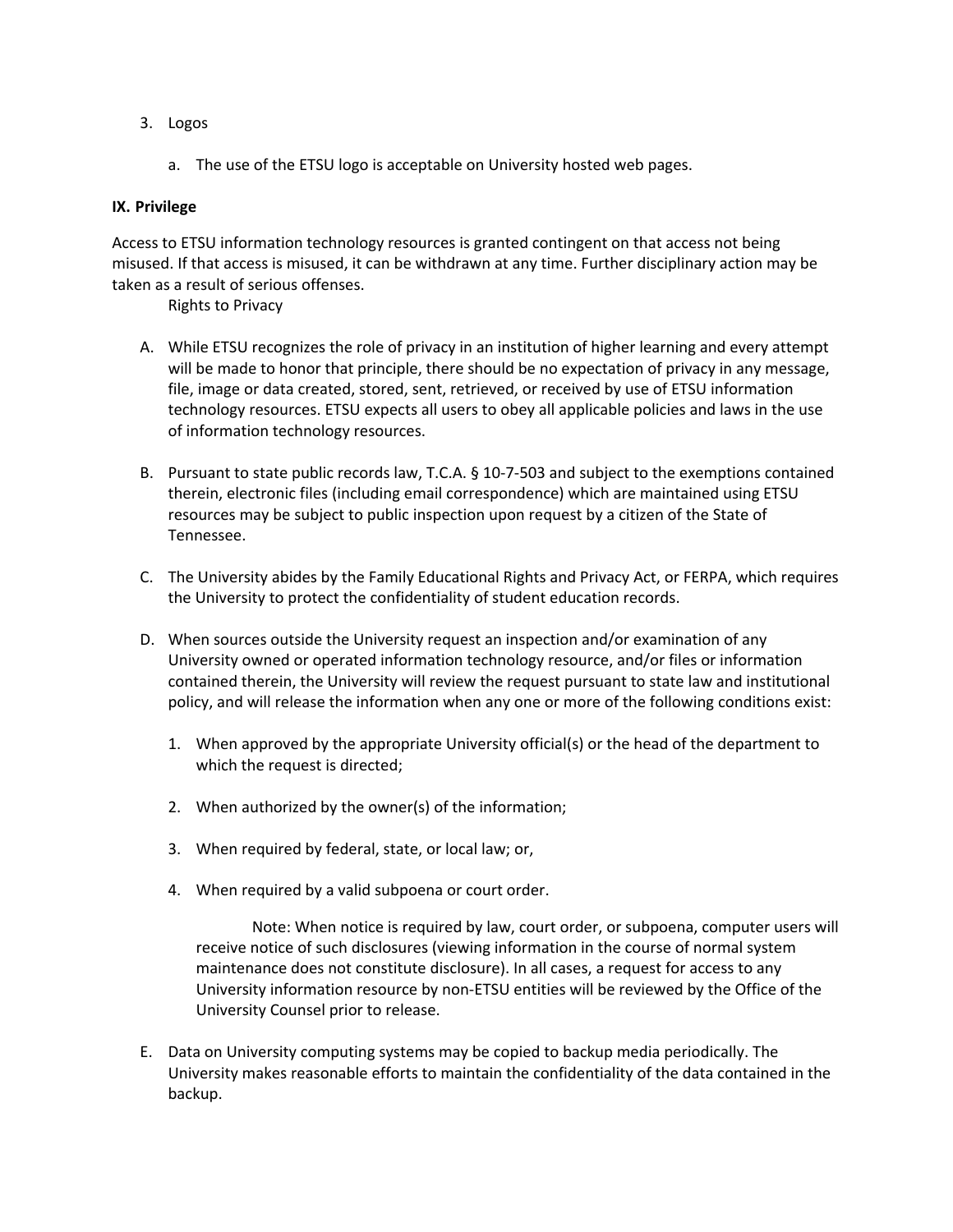- F. The contents of a user's files will typically not be accessed or disclosed except when (1) the owner has set the file permissions to grant others access in accordance with the restrictions noted in this policy, or (2) in the event of any situation listed below.
	- 1. The system sponsor in charge of a system may require personnel to investigate the system suspected of being used by someone other than its rightful owner.
	- 2. The system sponsor in charge of a system may require personnel to investigate the system suspected of being used in a manner that violates University policy or federal, state, or local law.
	- 3. Information traversing the data networks may be intercepted and/or analyzed in conjunction with investigations.

## **X. Violation of this Policy**

Violation of this policy may result in one or more of the following:

- A. Immediate suspension of any or all of the following: the user's account, network access, and internet access followed by timely review of the charges by the appropriate person or persons.
- B. The user's computing privileges at ETSU may be permanently and totally removed. There will be no refund of any technology access fees.
- C. Use of the regular disciplinary processes and procedures of the University for students, staff, administrators, and faculty.
- D. Faculty, staff, and students may be recommended for termination from ETSU employment.
- E. Referral to appropriate law enforcement agencies in the case of suspected law violations for criminal and/or civil action.

Authority: Federal Copyright Law, Title 17 of the U.S. Code; Digital Millennium Copyright Act; Technology, Education and Copyright Harmonization Act; T.C.A. § 10-7-503; Family Educational Rights and Privacy Act

## **Definitions**

- A. Information Technology Resources. Computing systems, networks, electronic storage, communication, and presentation resources provided by ETSU.
- B. Infrastructure Sponsor. Person responsible for the ETSU information technology resources infrastructure. The infrastructure sponsor is the Chief Information Officer (CIO). The infrastructure sponsor is authorized to determine which information technology resources will be acquired and utilized by the University.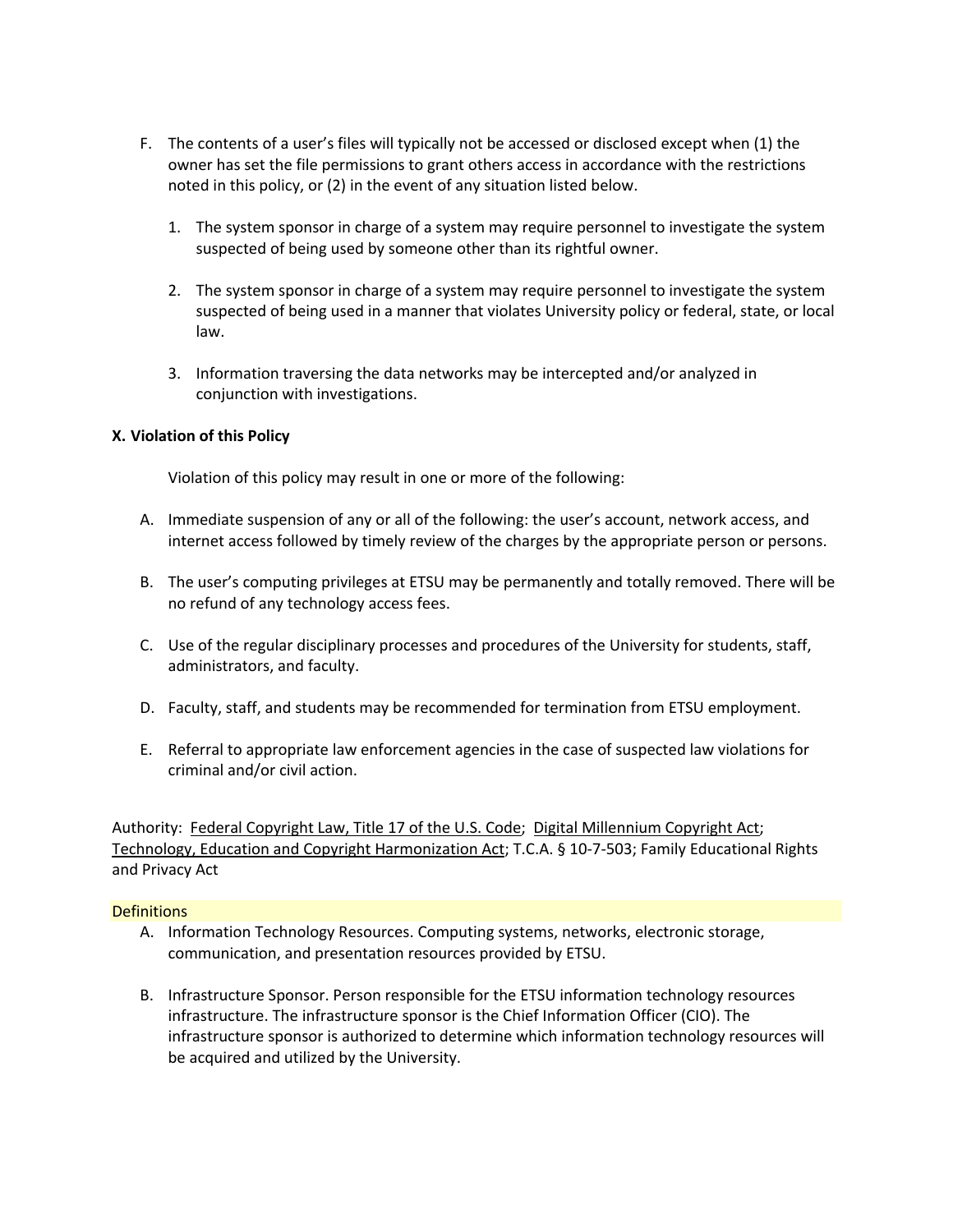- C. System Sponsor. The individual(s) under whose authority a computing system, local network, or external network connection is funded. Individual computer systems and local networks may be sponsored by faculty members (i.e., using research grant funds), departments, colleges, or other units. In the latter case, the unit administrator is the system sponsor.
- D. System Manager. The person(s) authorized by a system sponsor to grant, restrict, or deny user privileges, maintain the system files, inform users of all applicable policies, and generally ensure the effective operation of a system. In some cases, the system manager and the system sponsor may be the same individual(s).
- E. Facility Staff. Individuals who are authorized to monitor, manage, or otherwise grant temporary access to computing facilities (such as microcomputer laboratories) in which one (1) or more systems are used by either specific populations of faculty, staff, and students, or the entire campus community.
- F. User. Any individual who uses, logs in, attempts to use, or attempts to log in to a system (whether by direct connection or across one or more networks) or who attempts to connect to, or traverse, a network, whether via hardware, software, or both.
- G. Account. A combination of username and password that provides an individual with access to an information technology resource.
- H. Content. Any and all text, images, multimedia elements, coding, and other such items posted, transmitted, and/or used by information technology resources.

|                                                       | <b>Policy History</b>  |  |
|-------------------------------------------------------|------------------------|--|
| Effective Date: May 13, 2019<br><b>Revision Date:</b> |                        |  |
|                                                       | Procedure (s)          |  |
|                                                       |                        |  |
|                                                       | Procedure History      |  |
| Effective Date: May 13, 2019<br><b>Revision Date:</b> |                        |  |
|                                                       | <b>Related Form(s)</b> |  |
|                                                       |                        |  |

Scope and Applicability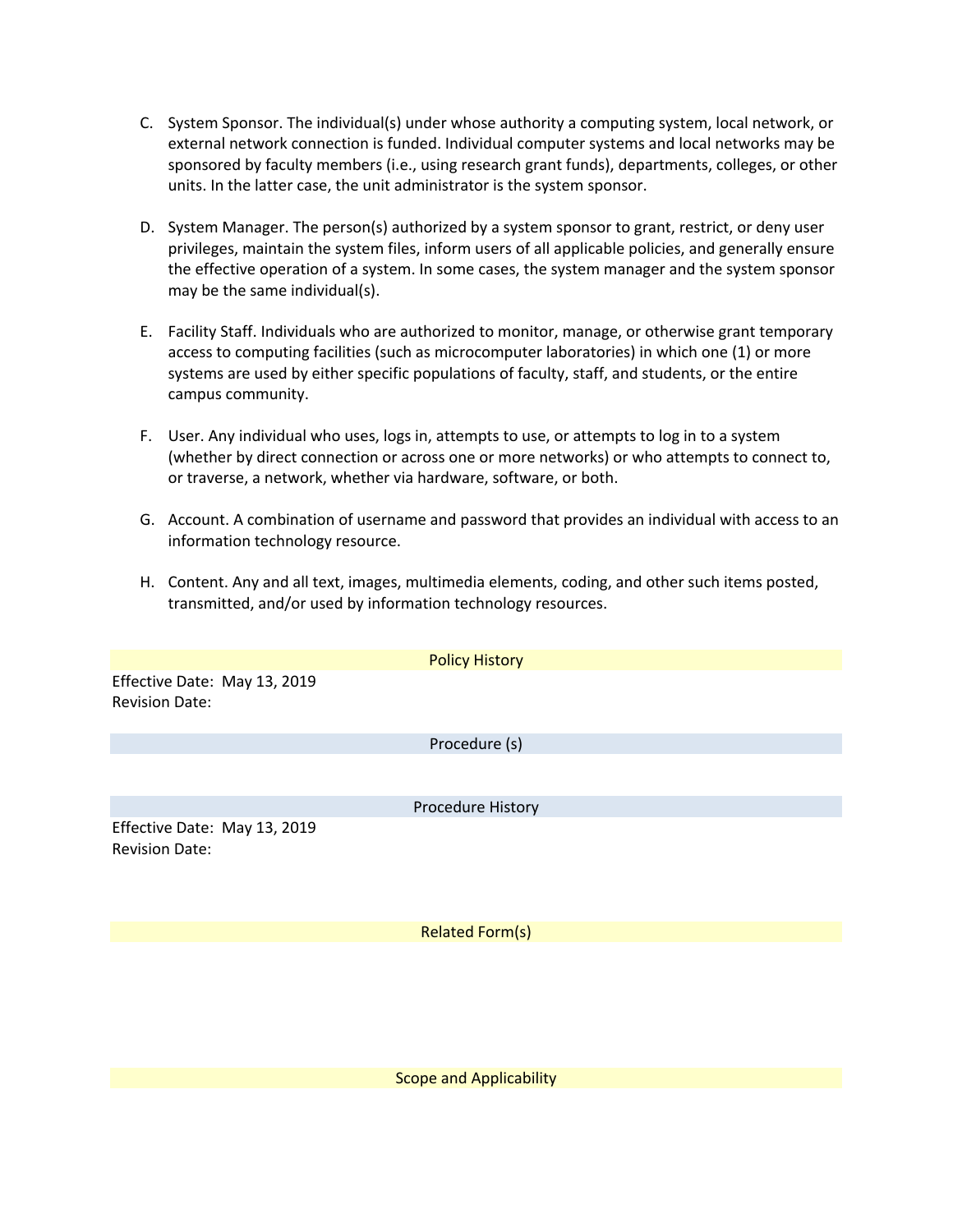Check those that apply to this policy and identify proposed sub-category.

| Governance                       |  |
|----------------------------------|--|
| Academic                         |  |
| <b>Students</b>                  |  |
| Employment                       |  |
| <b>Information Technology</b>    |  |
| <b>Health and Safety</b>         |  |
| <b>Business and Finance</b>      |  |
| <b>Facilities and Operations</b> |  |
| Advancement                      |  |